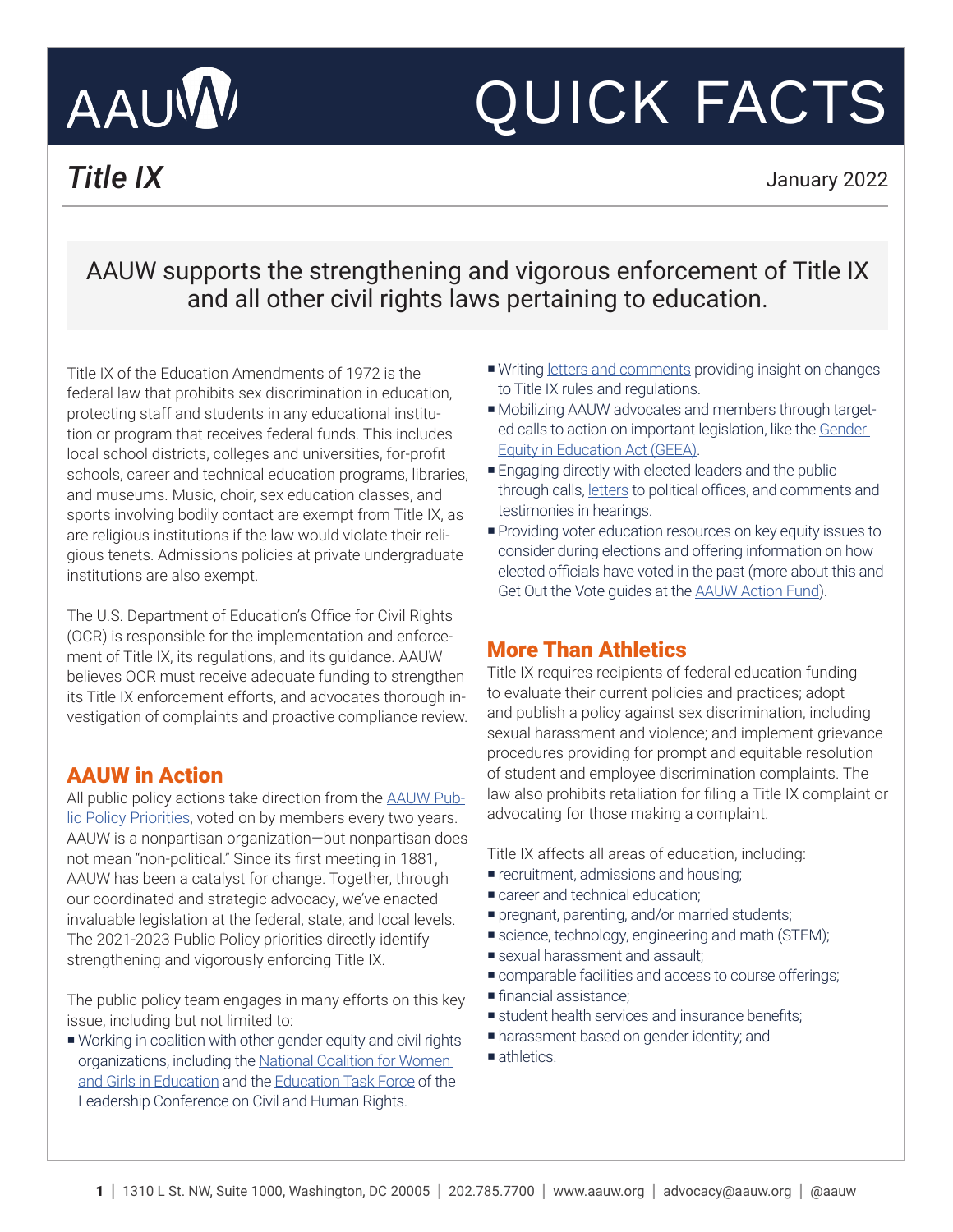#### Title IX's Work Is Not Done

Title IX has advanced gender equity in schools since 1972, but much work remains:

- AAUW's own research revealed that [two-thirds](https://www.aauw.org/resources/research/crossing-the-line-sexual-harassment-at-school/) of college students experience sexual harassment. Studies have also found that [approximately 26%](https://www.aau.edu/key-issues/campus-climate-and-safety/aau-campus-climate-survey-2019) of all female undergraduate students and nearly 7% of all male undergraduate students have experienced sexual assault. Additionally, AAUW research found that [56% of girls and 40% of boys](https://www.aauw.org/resources/research/crossing-the-line-sexual-harassment-at-school/) in grades 7-12 face sexual harassment.
- Girls have [1.2 million fewer chances](https://nwlc.org/wp-content/uploads/2015/08/Battle-for-GE-in-Elementary-and-Secondary-Schools.pdf) to play sports in high school than boys. [Less than two-thirds](https://nwlc.org/resources/finishing-last-girls-color-and-school-sports-opportunities/) of African American and Hispanic girls play sports, while more than three-quarters of white girls do.
- ¡ [Only 21%](https://www.aauw.org/resources/research/the-stem-gap/) of engineering majors and 19% of computer science majors are women.
- **Pregnant and parenting students are [often steered](https://nwlc.org/resources/pregnant-and-parenting-students-rights-toolkit/) toward** separate, less rigorous schools.
- The [rate of women's enrollment](https://www.ncwge.org/TitleIX45/Career and Technical Education.pdf) in certain nontraditional careers remains at low levels, with some fields well below 25% in women's representation.

#### Attacks on Title IX

Since the passage of this landmark civil rights law, opponents have sought to weaken it. In recent years the U.S. Department of Education has worked to systematically dismantle Title IX protections, rescinding multiple importance guidance documents in 2017—including those that had clarified what Title IX requires schools to do to prevent and address sexual harassment and violence and to protect transgender students. Then, in 2020, the Department of Education released a new rule with significant harmful implications for students' civil rights and for federal enforcement of Title IX. The [new rule](https://nwlc.org/wp-content/uploads/2020/05/Title-IX-Final-Rule-Factsheet-5.28.20-v3.pdf) narrowed the definition of sexual harassment to potentially exclude many students' experiences and altered when schools must respond to reports of sexual harassment and violence. Further, the rule puts in place school processes that make it harder for students to come forward about sexual harassment or assault and receive the support they need.

In 2021, the Department of Education expanded Title IX enforcement to prohibit discrimination based on sexual orientation and on gender identity—an important step to ensure protections for LGBTQ+ students under Title IX. However, proposed changes to current Title IX regulations are not expected until May 2022, leaving students and survivors of sexual harassment and violence without the resources and support they need now. AAUW supports

efforts asking the Department of Education to take urgent action on proposed Title IX changes to protect students' civil rights.

#### Title IX Coordinators

Title IX requires that every educational institution that receives federal funding designate at least one employee who is responsible for coordinating the school's compliance. These Title IX coordinators oversee all complaints of sex discrimination and identify and address any patterns or systemic problems at their schools. Unfortunately, Title IX coordinators often lack the support, guidance, and training needed to complete their work. Some of the most egregious Title IX violations occur when schools fail to designate a Title IX coordinator or when the Title IX coordinator does not have the training or authority to oversee compliance.

In 2020, the Department of Education rescinded OCR guidance and resources that helped Title IX coordinators meet their responsibilities. These resources should be restored and strengthened to ensure that schools have a Title IX coordinator with supports to effectively oversee compliance.

### The Civil Rights Data Collection

Since 1968, the Department of Education has administered the Civil Rights Data Collection (CRDC), which collects data on key education and civil rights issues in our nation's public schools. The CRDC has been improved to shed additional light on the pervasiveness of sex discrimination, including sexual harassment and violence, in our schools. AAUW appreciates that the CRDC includes several important, school-specific gender equity points that are helpful to advocates, parents, students, educators and Title IX coordinators at schools nationwide. The Department of Education should maintain the CRDC moving forward.

#### Strengthening Title IX

AAUW supports federal legislation that strengthens students' civil rights protections and Title IX enforcement, including comprehensive training and support for Title IX coordinators.

The **[Gender Equity in Education Act \(GEEA\)](https://www.aauw.org/act/two-minute-activist/geea/)** would provide educational entities and Title IX coordinators the resources, training, and technical assistance necessary